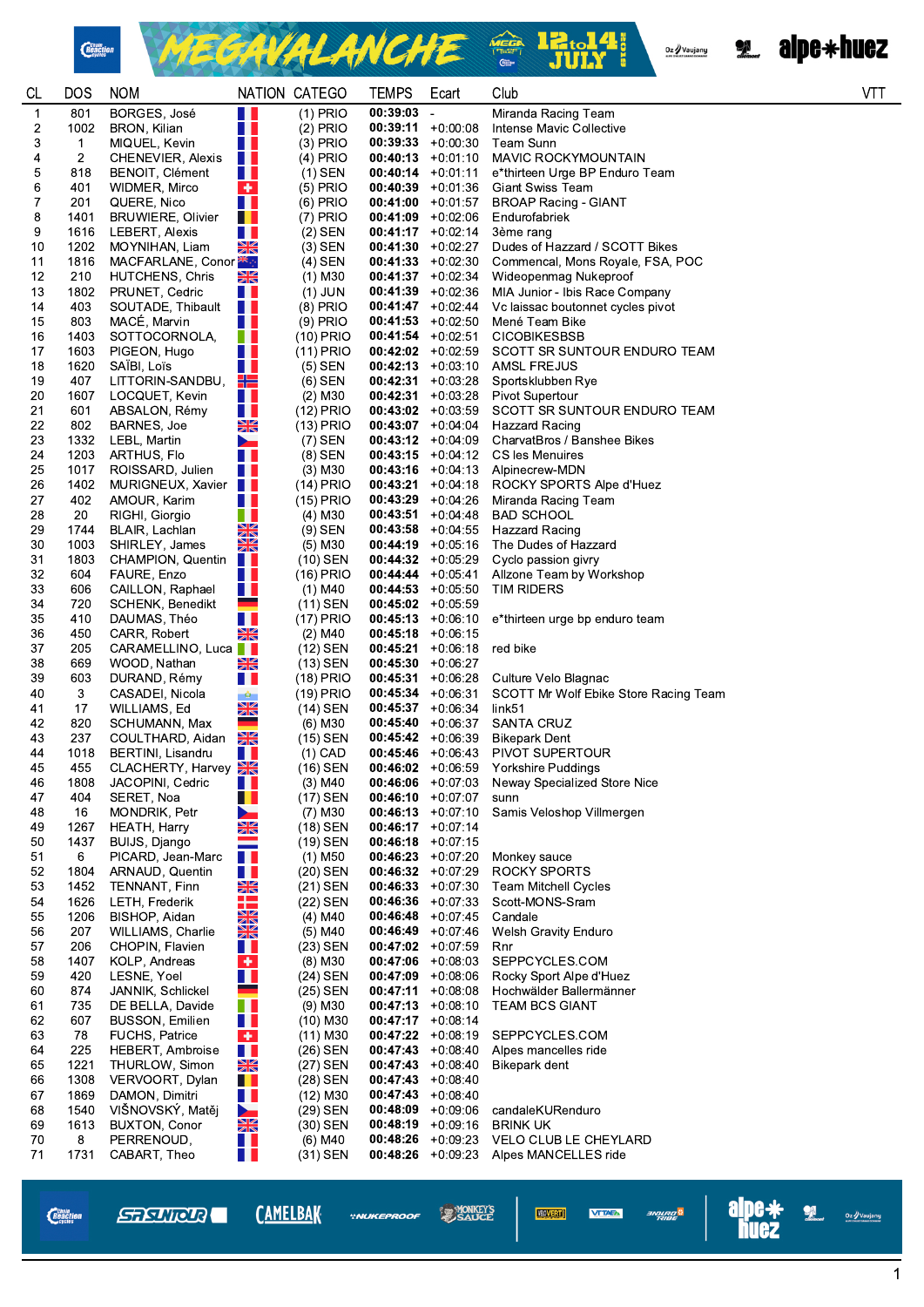

MEGAVALANCHE & BI.14 Oz / Vaujany<br>AM OWAY GAND DOMANCE



| CL         | <b>DOS</b>  | <b>NOM</b>                                  |                        | NATION CATEGO           | TEMPS                                       | Ecart                    | Club                                                             | VT. |
|------------|-------------|---------------------------------------------|------------------------|-------------------------|---------------------------------------------|--------------------------|------------------------------------------------------------------|-----|
| 72         | 411         | DEAKIN, Ben                                 | X                      | $(13)$ M30              | 00:48:34                                    | $+0:09:31$               | DMR Bikes/ Muc-Off                                               |     |
| 73         | 1541        | ZRÜST, Adam                                 | $\blacktriangleright$  | (32) SEN                | 00:48:46                                    | +0:09:43                 | Vakl Racing                                                      |     |
| 74         | 1013        | HOHL, Jonathan                              | $\equiv$               | $(33)$ SEN              | 00:49:01                                    | $+0:09:58$               | <b>LAST FACTORY TEAM</b>                                         |     |
| 75         | 1509        | BIRRAUX, Simon                              | W                      | $(2)$ JUN               | 00:49:06                                    | +0:10:03                 | VTT PAYS DE GAVOT                                                |     |
| 76<br>77   | 622<br>819  | CAILLON, Nicolas<br>BERNARDI, Benjamin      | H                      | $(3)$ JUN<br>(34) SEN   | 00:49:08<br>00:49:08                        | $+0:10:05$<br>$+0.10:05$ | <b>TIM RIDERS</b><br>Team VTT VCA Anjos enduro                   |     |
| 78         | 31          | SCHNEIDER, Tim                              |                        | $(2)$ M50               | 00:49:11                                    | +0:10:08                 | Bikes n' Boards                                                  |     |
| 79         | 612         | DINKEL, Luke                                | Ň                      | (35) SEN                |                                             | $00:49:14 + 0:10:11$     | Pyga MTB team                                                    |     |
| 80         | 925         | PEYRON, Gregory                             | H.                     | (14) M30                | 00:49:21                                    | +0:10:18                 | Genep                                                            |     |
| 81         | 873         | FLACK, Luke                                 | X                      | (36) SEN                | 00:49:27                                    | $+0:10:24$               | Yorkshire Puddings                                               |     |
| 82         | 1812        | CALLAGHAN, Emmet                            |                        | (37) SEN                | 00:49:28                                    | $+0.10.25$               | Santa Cruz / Jungle / Kenny / Mooney's Hyundai / WTB / Renthal / |     |
| 83         | 418         | YANICHEV, Danil                             | <b>Contract</b>        | (38) SEN                | $00:49:34 +0:10:31$                         |                          | Bazuka Team                                                      |     |
| 84<br>85   | 490         | VONDRACEK, Roman                            |                        | $(15)$ M30<br>(39) SEN  | 00:49:49                                    | +0:10:46                 | nadNYX                                                           |     |
| 86         | 1064<br>211 | WINDLEY, James<br>FIA, Stéphane             | XK<br>H.               | $(3)$ M <sub>50</sub>   | $00:49:58$ +0:10:55<br>$00:50:04$ +0:11:01  |                          | Team Mitchell Cycles<br>Supernatural/Capd'ailVTT                 |     |
| 87         | 4           | WALLACE, Scott                              | N.                     | (40) SEN                | $00:50:06$ +0:11:03                         |                          | Expert cycles / Endura / RRP                                     |     |
| 88         | 1722        | MENNERON, Yannick                           |                        | (16) M30                | $00:50:10 +0:11:07$                         |                          | <b>BIKESOLUTIONS</b>                                             |     |
| 89         | 1006        | PRATMARTY, Eric                             | H L                    | $(7)$ M40               | $00:50:12 +0:11:09$                         |                          | unikbike                                                         |     |
| 90         | 223         | KICKER, Sebastian                           | ÷.                     | (17) M30                | $00:50:13 + 0:11:10$                        |                          |                                                                  |     |
| 91         | 1451        | HOWE, Jonny                                 | NK<br>II               | $(41)$ SEN              | $00:50:16$ +0:11:13                         |                          |                                                                  |     |
| 92         | 1414        | CORTES, Thierry                             | $\frac{1}{2}$          | $(18)$ M30              | $00:50:20 +0:11:17$                         |                          | Yeti Cycles UK                                                   |     |
| 93<br>94   | 247<br>1419 | DREW, Peter<br>KINDERMANS,                  | <u>i li</u>            | (19) M30<br>(42) SEN    | 00:50:21<br>$00:50:23 +0:11:20$             | +0:11:18                 | G-bikes                                                          |     |
| 95         | 528         | <b>BERTRAND, Olivier</b>                    | <u>r II</u>            | (20) M30                | $00:50:25$ +0:11:22                         |                          |                                                                  |     |
| 96         | 1239        | VAN DER SANDE.                              |                        | (43) SEN                | $00:50:28$ +0:11:25                         |                          | Dirty Hill                                                       |     |
| 97         | 97          | CAVIGLIA, Maxime                            | $\blacksquare$         | (44) SEN                | 00:50:29                                    | $+0:11:26$               | Cycles Veran                                                     |     |
| 98         | 805         | ESAIN NICUESA,                              | 案。                     | (21) M30                | 00:50:31                                    | +0:11:28                 |                                                                  |     |
| 99         | 212         | CAZAUX, Léo                                 | H I                    | $(4)$ JUN               | $00:50:37$ +0:11:34                         |                          | <b>UCSA Anglet</b>                                               |     |
| 100        | 114<br>913  | VIDONJA, Theo                               | Ш                      | $(5)$ JUN               | $00:50:46$ +0:11:43<br>$00:50:52 +0:11:49$  |                          | <b>ROC Conflans</b>                                              |     |
| 101<br>102 | 1417        | CERNILOGAR, Nejc<br>HUBACHER, Lars          | ÷,<br>$\bullet$        | $(22)$ M30<br>(45) SEN  | $00:50:53 +0:11:50$                         |                          | Energijateam.com<br>Cyclingskills.ch/Bikewelt Gisler             |     |
| 103        | 419         | ASKJER, Erlend                              | ٢Ē                     | (46) SEN                | $00:50:54$ +0:11:51                         |                          | Horten OCK                                                       |     |
| 104        | 1281        | OSMUCNIEKS, Gusts                           |                        | (23) M30                | $00:50:55$ +0:11:52                         |                          | Gustavalanche                                                    |     |
| 105        | 887         | AMEND, Benjamin                             | $\mathbf{r}$           | $(24)$ M30              | $00:51:00 +0:11:57$                         |                          | <b>FCKW Racing</b>                                               |     |
| 106        | 1720        | PETERSON, Jesse                             | ≝                      | $(25)$ M30              | $00:51:03 +0:12:00$                         |                          | Jesus Sends                                                      |     |
| 107        | 1214        | GENEUIL, Aurelien                           | H I                    | $(6)$ JUN               | $00:51:04$ +0:12:01                         |                          | Jarnac VTT                                                       |     |
| 108<br>109 | 1007<br>807 | VAN DE WEERDT,<br>DAVIS, Jackson            | a pro<br>$\frac{N}{N}$ | (4) M50<br>(47) SEN     | $00:51:12 +0:12:09$<br>$00:51:13 + 0:12:10$ |                          | Nukeproof - VANZACS                                              |     |
| 110        | 679         | AGUET, Stephane                             | $\bullet$              | $(8)$ M40               | $00:51:16$ +0:12:13                         |                          |                                                                  |     |
| 111        | 633         | GURNEY, Callum                              |                        | (48) SEN                | $00:51:17 + 0:12:14$                        |                          | British Army Enduro MTB Team                                     |     |
| 112        | 1266        | VAUGHAN, James                              | <b>NEAR</b>            | $(26)$ M30              | $00:51:19 + 0:12:16$                        |                          | Congo's Finest                                                   |     |
| 113        | 616         | OPPENEAU, Ronan                             | H I                    | (49) SEN                | $00:51:26$ +0:12:23                         |                          | veloroc                                                          |     |
| 114        | 1811        | VANDELET,                                   | O B                    | $(2)$ CAD               | $00:51:27 +0:12:24$                         |                          | Pôle Enduro Fréjus                                               |     |
| 115<br>116 | 260<br>208  | MICHEL, François<br>GYSEL, Pieter           | H I<br>H.              | (50) SEN<br>$(27)$ M30  | $00:51:34 +0:12:31$<br>$00:51:43 +0:12:40$  |                          | TrailTrash                                                       |     |
| 117        | 613         | FIEDLER, Zdeněk                             | ►                      | (7) JUN                 |                                             | $00:51:44$ +0:12:41      | Qayron Factory Team                                              |     |
| 118        | 99          | WARNET, Manu                                |                        | $(8)$ JUN               |                                             |                          | 00:51:49 +0:12:46 MTB-Solutions Enduro Team                      |     |
| 119        | 144         | BIJTJES, Brad                               | $\equiv$               | (51) SEN                |                                             | $00:51:51 + 0:12:48$     | Theo Schilder 2 wielers Alkmaar                                  |     |
| 120        | 1259        | TESTU, Elliot                               | H I                    | $(3)$ CAD               | $00:51:51 + 0:12:48$                        |                          | <b>PJPC</b>                                                      |     |
| 121        | 1618        | BOUCHUT, Thomas                             | H                      | $(4)$ CAD               | $00:51:52 +0:12:49$                         |                          | <b>CV Pernes</b>                                                 |     |
| 122        | 457         | ELLWOOD, Luke                               | NZNA                   | $(28)$ M30              | $00:51:53 + 0:12:50$                        |                          | Yorkshire Puddings                                               |     |
| 123<br>124 | 897<br>915  | FIFE, Wes<br>MUZGA, Jernej                  |                        | $(9)$ JUN<br>(29) M30   | $00:51:53 +0:12:50$<br>$00:51:57$ +0:12:54  |                          | <b>COTIC BIKES</b><br><b>MTB Trbowle</b>                         |     |
| 125        | 1806        | CALVEZ, Mathieu                             | H I                    | $(30)$ M30              | $00:51:57$ +0:12:54                         |                          | Cyclic31                                                         |     |
| 126        | 943         | ODA, Lorenzo                                | H.                     | $(31)$ M30              | $00:51:58$ +0:12:55                         |                          | Ponente Gravity Team                                             |     |
| 127        | 723         | <b>ENGELTJES, Hielke</b>                    |                        | (52) SEN                | $00:51:59 + 0:12:56$                        |                          |                                                                  |     |
| 128        | 121         | MARSHALL, Ross                              | XK                     | (53) SEN                | 00:52:08                                    | +0:13:05                 |                                                                  |     |
| 129        | 1100        | JERŠIN, Andraž                              |                        | $(32)$ M30              | $00:52:08$ +0:13:05                         |                          | <b>MTB TRBOWLE</b>                                               |     |
| 130        | 333         | KURPERSHOEK, Nijs                           |                        | $(33)$ M30              | $00:52:11 + 0:13:08$                        |                          |                                                                  |     |
| 131<br>132 | 912<br>1831 | RESMAN, Primož<br><b>BALINSKI, Mateusz</b>  |                        | $(34)$ M30<br>(54) SEN  |                                             | $00:52:12 +0:13:09$      | #ridesmallfriday<br>$00:52:13 + 0:13:10$ Whyte Racing Team       |     |
| 133        | 1294        | BERTRAND, Corentin                          |                        | (55) SEN                | $00:52:16$ +0:13:13                         |                          | BertrandRacingTeam                                               |     |
| 134        | 1741        | BLANC, Clément                              | H I                    | (56) SEN                |                                             | $00:52:16$ +0:13:13      | 4X Combes                                                        |     |
| 135        | 1486        | SPRANZ, Ruben                               | Ж.,                    | (57) SEN                | $00:52:19 + 0:13:16$                        |                          | Zee-Aylienz                                                      |     |
| 136        | 1928        | CLEMENT, Grégoire                           |                        | (58) SEN                | $00:52:22 +0:13:19$                         |                          | <b>WARPHEN BIKES</b>                                             |     |
| 137        | 1488        | CHEVALLIER, Nicolas                         |                        | (59) SEN                | $00:52:24 +0:13:21$                         |                          | Le TOP30                                                         |     |
| 138        | 1723        | LACHOWSKI, Nicola                           |                        | $(60)$ SEN              | $00:52:25 +0:13:22$<br>$00:52:35 +0:13:32$  |                          | <b>RIDEWRAP</b>                                                  |     |
| 139<br>140 | 221<br>463  | CARAMELLINO, Paolo<br><b>BRACHET, Meven</b> | H I                    | $(5)$ M50<br>$(35)$ M30 | $00:52:39 +0:13:36$                         |                          | senza                                                            |     |
| 141        | 1093        | FRANCIS, Dan                                |                        | $(36)$ M30              | $00:52:40 +0:13:37$                         |                          | Chicken and Egg                                                  |     |
| 142        | 13          | BLAHA, Stephan                              | <b>NK</b>              | $(37)$ M30              | $00:52:47$ +0:13:44                         |                          | Trailhouse                                                       |     |
|            |             |                                             |                        |                         |                                             |                          |                                                                  |     |

```
Chain<br>Reaction
```
**CAMELBAK** 

**SAUCE \*NUKEPROOF** 

**VEOVERT!** 

angung <sup>S</sup>



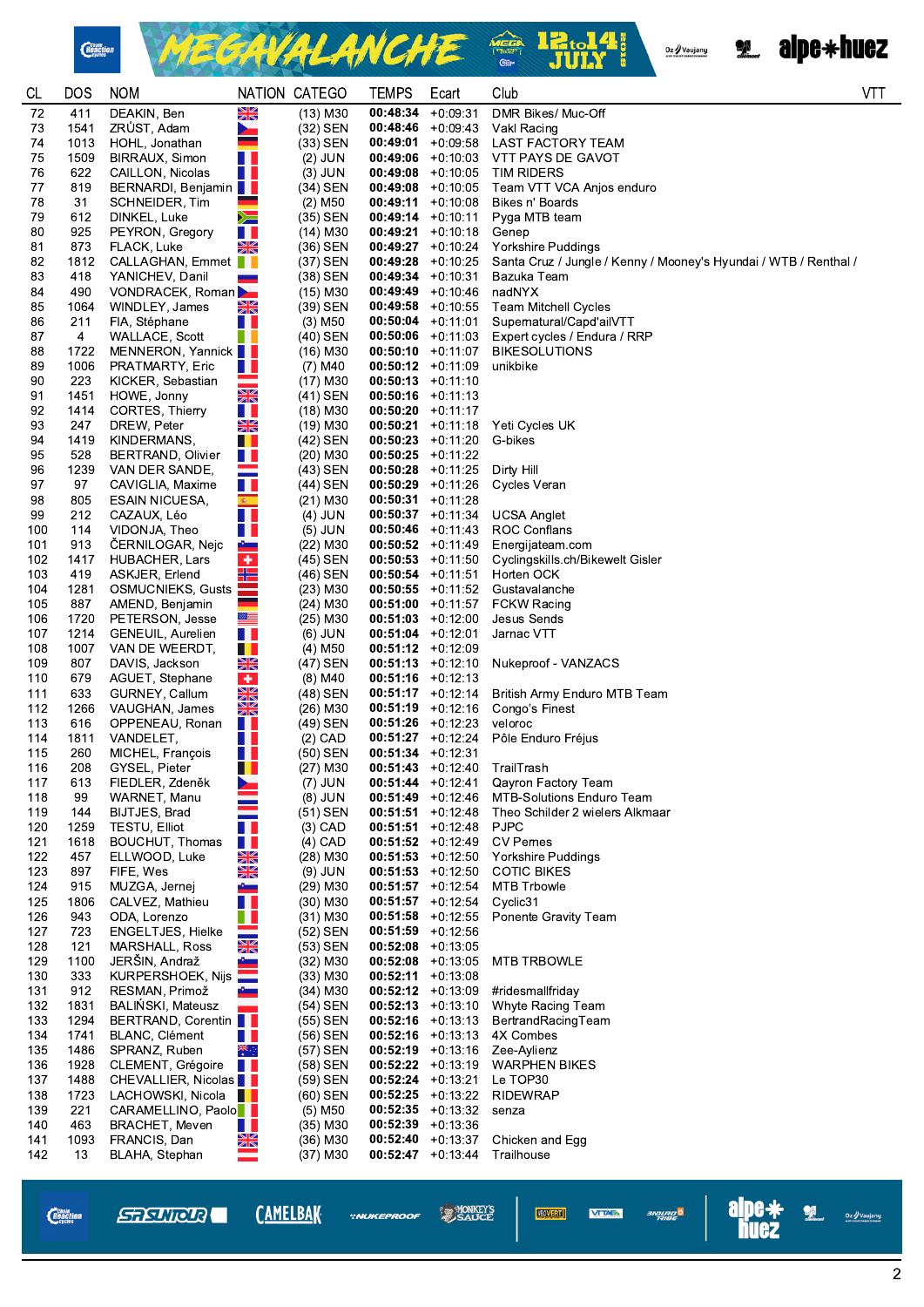





| <b>CL</b>  | <b>DOS</b>   | <b>NOM</b>                         |                          | NATION CATEGO          | <b>TEMPS</b>                                 | Ecart      | Club                                                                            | <b>VTT</b> |
|------------|--------------|------------------------------------|--------------------------|------------------------|----------------------------------------------|------------|---------------------------------------------------------------------------------|------------|
| 143        | 1098         | JACKSON, Lloyd                     | NK<br>Da                 | (38) M30               | 00:52:55                                     | $+0:13:52$ |                                                                                 |            |
| 144        | 1660         | ENGEL, Moritz                      |                          | (61) SEN               | $00:52:56$ +0:13:53                          |            | Hochwälder Ballermänner                                                         |            |
| 145<br>146 | 1012<br>1415 | SAMSON, Blake<br>NADALIN, Riccardo | XK<br>W                  | (39) M30<br>(62) SEN   | $00:53:01 + 0:13:58$<br>$00:53:02 +0:13:59$  |            | tecnobike team k2                                                               |            |
| 147        | 215          | <b>KRISTENSEN, Joel</b>            | त्रह∵                    | $(63)$ SEN             | $00:53:03 +0:14:00$                          |            |                                                                                 |            |
| 148        | 872          | MEAD, Josh                         | $\frac{N}{N}$            | (64) SEN               | $00:53:05$ +0:14:02                          |            | Team Aston Hill Lovello                                                         |            |
| 149        | 1605         | <b>BONHOMME</b>                    | u L                      | $(20)$ PRIO            | $00:53:06$ +0:14:03                          |            |                                                                                 |            |
| 150        | 635          | AMITRANO, Julien                   | $\blacksquare$           | (65) SEN               | $00:53:09$ +0:14:06                          |            | Grésifrerride                                                                   |            |
| 151        | 1543         | POSPÍŠIL, Tomáš                    | ►                        | (66) SEN               | $00:53:09$ +0:14:06                          |            |                                                                                 |            |
| 152        | 1217         | <b>BRUNI</b> , Jean Pierre         | H.                       | (6) M50                | $00:53:14$ +0:14:11                          |            | US CAGNES VTT                                                                   |            |
| 153        | 1108         | <b>BERGHOFF, Dominik</b>           |                          | (67) SEN               | $00:53:16$ +0:14:13                          |            | VGridaaz53                                                                      |            |
| 154        | 1126         | NAJORK, Nick                       |                          | (68) SEN               | $00:53:16$ +0:14:13                          |            | Moshwood Squad                                                                  |            |
| 155<br>156 | 483<br>1866  | KAECH, Josef<br>MØLLER, Karsten    | $\bullet$<br>╅═          | (40) M30<br>$(41)$ M30 | $00:53:17 + 0:14:14$<br>$00:53:18$ +0:14:15  |            | Müller 2rad Emmen<br>MTBeast.dk                                                 |            |
| 157        | 1882         | BROWN, Ethan                       | <b>SK</b>                | (69) SEN               | $00:53:22 +0:14:19$                          |            | Sick Co.                                                                        |            |
| 158        | 1102         | ABBOTT, Timothy                    | त्रह∵                    | (70) SEN               | $00:53:25 +0:14:22$                          |            | D'Aguilar Range Cycling Club                                                    |            |
| 159        | 833          | FRATILA, Mickael                   | O I                      | (42) M30               | $00:53:28$ +0:14:25                          |            |                                                                                 |            |
| 160        | 1073         | HADLINGTON, Shaun                  |                          | $(43)$ M30             | $00:53:30 +0:14:27$                          |            | link51                                                                          |            |
| 161        | 1886         | RANKS, Raivis                      | Ξ                        | (71) SEN               | $00:53:33 + 0:14:30$                         |            | Dzivnieki                                                                       |            |
| 162        | 1220         | CHARVAT, Matej                     | $\overline{\phantom{0}}$ | $(44)$ M30             | $00:53:45 +0:14:42$                          |            | CharvatBros / Banshee Bikes                                                     |            |
| 163        | 79           | PFISTER, Andreas                   | $\pm$<br>÷               | (45) M30               | $00:53:46$ +0:14:43                          |            | Stamina Pole Racewäpnreisser                                                    |            |
| 164<br>165 | 1136<br>421  | ZIEGLER, Marcel<br>JAMIESON, Max   |                          | $(9)$ M40<br>(72) SEN  | $00:53:46$ +0:14:43<br>$00:53:47 +0:14:44$   |            | Team Speiche Gera / Maxxis / BLISS / Energy Cake / SportImport<br>Pedal & Spoke |            |
| 166        | 1539         | ANDERSEN, Mads Bo -                | XK                       | (73) SEN               | $00:53:59 +0:14:56$                          |            | <b>Trek Denmark</b>                                                             |            |
| 167        | 619          | <b>TARDINI, Michele</b>            | u L                      | $(46)$ M30             | $00:54:00 +0:14:57$                          |            | <b>BADSKULL</b>                                                                 |            |
| 168        | 227          | DE LANGE, Henri                    | $\equiv$                 | $(47)$ M30             | $00:54:03 +0:15:00$                          |            | Woip BPG                                                                        |            |
| 169        | 303          | MOUNT, Max                         |                          | (74) SEN               | $00:54:16$ +0:15:13                          |            | Fort lewis college cycling                                                      |            |
| 170        | 1703         | MEREAUX, Nicolas                   | H I                      | (48) M30               | $00:54:22 +0:15:19$                          |            | Semoy vtt club                                                                  |            |
| 171        | 101          | HUEZ, Xavier                       | H                        | $(10)$ JUN             | $00:54:23 + 0:15:20$                         |            | <b>SUPERBIKERS</b>                                                              |            |
| 172        | 1634         | MATTO, Joseph                      | NK<br>Heiman             | (75) SEN               | $00:54:23 + 0:15:20$                         |            |                                                                                 |            |
| 173<br>174 | 339<br>1230  | LUSCENOKS, Juris<br>LUCAS, Myles   |                          | (49) M30<br>(76) SEN   | $00:54:26$ +0:15:23<br>$00:54:26$ +0:15:23   |            | Dsendit/Sram                                                                    |            |
| 175        | 1475         | MINKEMA, Durk                      |                          | (77) SEN               | $00:54:35 + 0:15:32$                         |            | <b>Buffel Constructies</b>                                                      |            |
| 176        | 1143         | ZIEGLER, André                     | Ξ                        | (50) M30               | $00:54:41 + 0:15:38$                         |            | Die Speiche                                                                     |            |
| 177        | 659          | GEORGES, Laurent                   | $\blacksquare$           | (10) M40               | $00:54:43 + 0:15:40$                         |            | <b>Red Bikers</b>                                                               |            |
| 178        | 1078         | DOUMA, Morin                       |                          | (78) SEN               | $00:54:47$ +0:15:44                          |            | Buffelconstructies                                                              |            |
| 179        | 1442         | HERTOG, Remco                      | $\equiv$                 | (79) SEN               | $00:54:50 + 0:15:47$                         |            |                                                                                 |            |
| 180        | 340          | RAKOTOANOSY,                       | H.                       | (80) SEN               | $00:54:56$ +0:15:53                          |            | VTT Pays de Gavot                                                               |            |
| 181<br>182 | 869<br>642   | ULRICH, Daniel<br>FARISH, Daniel   | a a<br>XX                | (51) M30<br>$(81)$ SEN | $00:54:58$ +0:15:55<br>$00:54:59 + 0:15:56$  |            | Mountainbike Freiburg e.V.<br><b>Bikepark Dent</b>                              |            |
| 183        | 1502         | GUMIN, Peer                        |                          | (82) SEN               | $00:55:06$ +0:16:03                          |            | Team Race-Park-Schulenberg                                                      |            |
| 184        | 341          | QVORTRUP, Morten                   | 22                       | (83) SEN               | $00:55:14$ +0:16:11                          |            | MTBTV                                                                           |            |
| 185        | 514          | HEXT, Jamie                        | $\frac{N}{N}$            | (84) SEN               | $00:55:14 + 0:16:11$                         |            |                                                                                 |            |
| 186        | 806          | TEJCHMAN, Premek                   | $\mathbf{r}$             | (52) M30               | $00:55:15 + 0:16:12$                         |            | <b>Qayron Factory Team</b>                                                      |            |
| 187        | 66           | BIERMANS, Sam                      | П.                       | $(53)$ M30             | $00:55:16$ +0:16:13                          |            |                                                                                 |            |
| 188        | 346          | JENESON, Aaron                     | XK                       | $(54)$ M30             | $00:55:18$ +0:16:15                          |            | Perky Jerky                                                                     |            |
| 189<br>190 | 1619<br>651  | BRUNATTI, Massimo<br>WEBB, Jason   | X                        | $(11)$ M40<br>(12) M40 | $00:55:27 +0:16:24$<br>$00:55:30 +0:16:27$   |            | VIGOR REDMOUNT<br>Salt & Sham Cycle Club                                        |            |
| 191        | 1885         | LEJNIEKS, Krisjanis                |                          | (85) SEN               | $00:55:33 +0:16:30$                          |            | Dzivnieki                                                                       |            |
| 192        | 1265         | TYNAN, Adam                        | H.                       | (55) M30               | $00:55:34 + 0:16:31$                         |            |                                                                                 |            |
| 193        | 1612         | PASTORE, Colby                     | ≝                        | (86) SEN               | $00:55:34 +0:16:31$                          |            | CamelBak                                                                        |            |
| 194        | 1809         | GHAZ, Boucif                       | O D                      | $(56)$ M30             | $00:55:35 + 0:16:32$                         |            |                                                                                 |            |
| 195        | 908          | JOLY, Joseph                       | $\blacksquare$           | $(5)$ CAD              | $00:55:51 + 0:16:48$                         |            | <b>SLIDE TEAM</b>                                                               |            |
| 196        | 1204         | PESENTI, Yoan                      | H                        | $(57)$ M30             | $00:55:55 + 0:16:52$                         |            | <b>CS Les Menuires</b>                                                          |            |
| 197<br>198 | 885<br>21    | NAJORK, Merlin<br>RENARD, François | <b>TI</b>                | (87) SEN<br>$(58)$ M30 | $00:55:59 + 0:16:56$<br>$00:56:00 +0:16:57$  |            | Moshwood Squad                                                                  |            |
| 199        | 1425         | <b>THOLEN, Warner</b>              | Ξ                        | (13) M40               | $00:56:00 +0:16:57$                          |            | <b>FCC Spartanen</b>                                                            |            |
| 200        | 1245         | DIGGES LA TOUCHE,                  |                          | (88) SEN               | $00:56:01 + 0:16:58$                         |            | Works Components / Mudhugger                                                    |            |
| 201        | 1129         | <b>BORG, Guilhem</b>               | O I                      | (89) SEN               | $00:56:02 +0:16:59$                          |            | 4X Combes                                                                       |            |
| 202        | 1895         | PYE, Duncan                        | X                        | $(14)$ M40             | $00:56:02 +0:16:59$                          |            |                                                                                 |            |
| 203        | 1015         | FRIGOUT, Lucas                     | $\blacksquare$           | $(21)$ PRIO            | $00:56:07$ +0:17:04                          |            | <b>Team Rocky Sport</b>                                                         |            |
| 204        | 254          | SCHRAPP, Aurélien                  | H.                       | (59) M30               | 00:56:11                                     | +0:17:08   |                                                                                 |            |
| 205<br>206 | 1734<br>1411 | JANCIK, Oskar<br>GILL, Ross        | <b>NK</b>                | (15) M40<br>$(60)$ M30 | $00:56:17 + 0:17:14$<br>$00:56:18 + 0:17:15$ |            | GT Czech Team<br>Shut Up & Ride                                                 |            |
| 207        | 461          | KIRCHNER, Felix                    | والمناد                  | (90) SEN               | $00:56:20 +0:17:17$                          |            |                                                                                 |            |
| 208        | 1823         | FRIZAT, Gilles                     | H I                      | $(16)$ M40             | $00:56:20 +0:17:17$                          |            | le Mené Team Bike                                                               |            |
| 209        | 1120         | <b>WUETHRICH, Tobias</b>           | H.                       | (61) M30               | 00:56:21                                     | $+0:17:18$ |                                                                                 |            |
| 210        | 1418         | HARROP, Zack                       | $\frac{N}{2N}$           | $(6)$ CAD              | $00:56:29 +0:17:26$                          |            | <b>TCH Factory Racing/Ride for Charlie</b>                                      |            |
| 211        | 1032         | SINITSYN, Dmytro                   | e e                      | $(62)$ M30             | $00:56:33 +0:17:30$                          |            | Rad.i.O.aktiv                                                                   |            |
| 212        | 466          | GIANLUCA, Caruso                   | H I                      | $(17)$ M40             | $00:56:34 +0:17:31$                          |            | <b>VIGOR REDMOUNT</b>                                                           |            |
| 213        | 1134         | WEIR, Ben                          | X                        | (91) SEN               | $00:56:44 + 0:17:41$                         |            |                                                                                 |            |

*Chain*<br>*Reaction* 

**STRUIRER** 

**CAMELBAK \*NUKEPROOF**  **SAUCE** 

**VEOVERT VTTAEA** 

angung <sup>S</sup>





 $\overline{3}$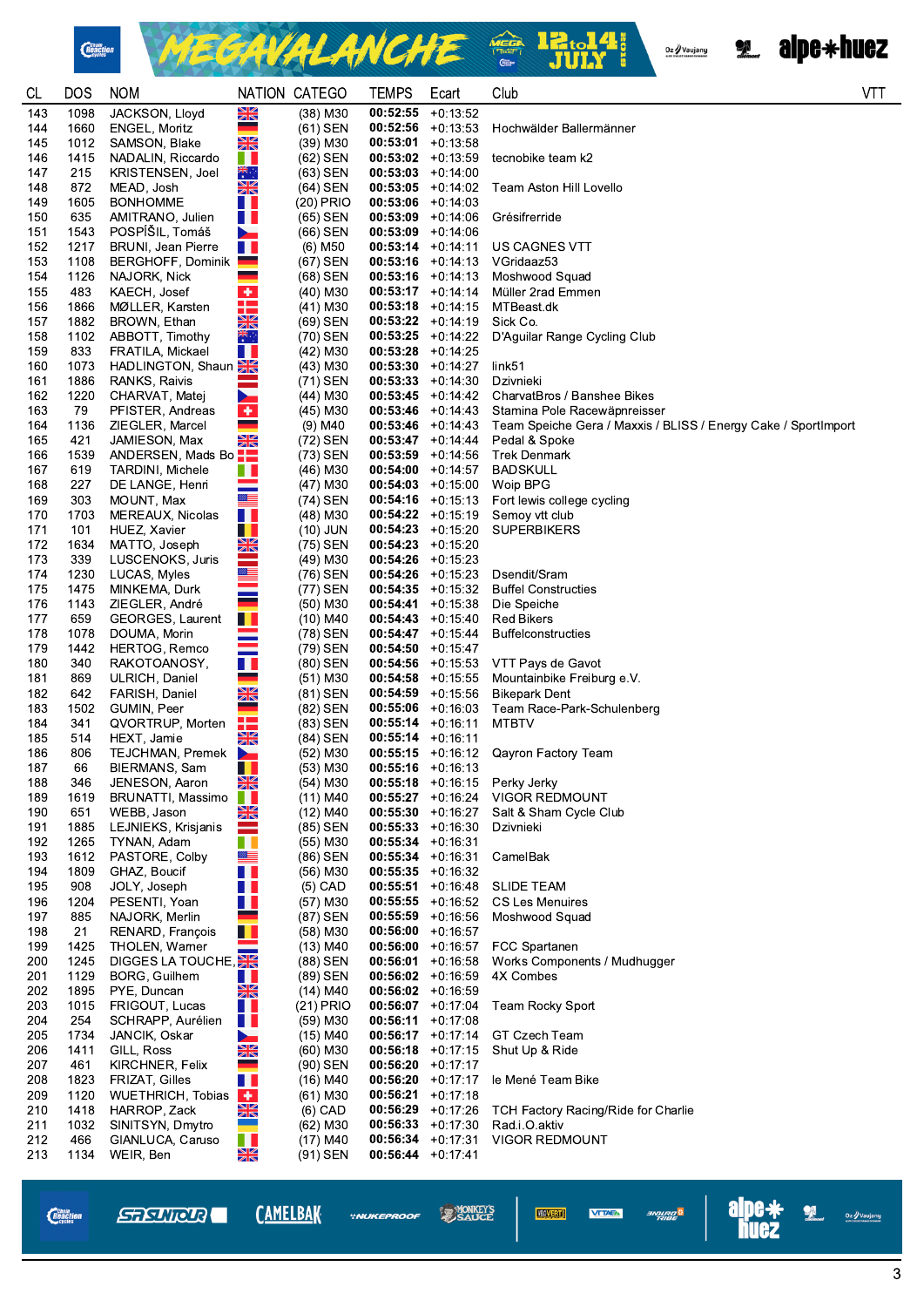

MEGAVALANCHE <sup>@ 12.14</sup>



**VTT** 

| <b>CL</b>  | <b>DOS</b>   | <b>NOM</b>                              |                       | NATION CATEGO            | <b>TEMPS</b>                                | Ecart                | Club                                                          |
|------------|--------------|-----------------------------------------|-----------------------|--------------------------|---------------------------------------------|----------------------|---------------------------------------------------------------|
| 214        | 1522         | BELL, Anton                             | ▒                     | $(18)$ M40               | 00:56:44                                    | $+0:17:41$           | D1NGS                                                         |
| 215        | 1240         | FOELLER, Yannick                        | ШL                    | (63) M30                 | $00:56:47$ +0:17:44                         |                      |                                                               |
| 216        | 1821         | LEFEBVRE, Philippe                      | a ka                  | (64) M30                 | $00:56:48$ +0:17:45                         |                      | Alternative VTT                                               |
| 217        | 1871         | SMITH, Ben                              | X                     | (65) M30                 | $00:56:52 +0:17:49$                         |                      | Hammoon Cycles                                                |
| 218        | 663          | STROTHER, Paul                          | XK                    | (66) M30                 | $00:56:57 +0:17:54$                         |                      | Spanky's Biker Boys                                           |
| 219        | 1413         | HOLE, Dan                               | X                     | (92) SEN                 | $00:57:05$ +0:18:02                         |                      | Hope Factory Racing                                           |
| 220        | 33           | WILLIAMS, Gary                          | a ka                  | (19) M40                 | $00:57:09$ +0:18:06                         |                      | Pedalhounds Ireland                                           |
| 221        | 1464         | THOME, Robin                            |                       | (11) JUN                 | $00:57:09$ +0:18:06                         |                      | Hochwälder Ballermänner                                       |
| 222        | 100          | ZANDERS, Koen                           |                       | (93) SEN                 | $00:57:11 + 0:18:08$                        |                      | <b>MTB-Solutions Enduro Team</b>                              |
| 223        | 1211         | PULKKINEN, Markus                       | ┿                     | (67) M30                 | $00:57:12 +0:18:09$                         |                      | <b>RR</b> Racing                                              |
| 224        | 650          | PERMANE, Josep                          | 编                     | (7) M50                  | $00:57:14$ +0:18:11                         |                      | CA CALM EXPERES                                               |
| 225        | 489          | KREJCI, Zdenek                          | $\blacktriangleright$ | $(68)$ M30               | $00:57:15 + 0:18:12$                        |                      | Buroklub                                                      |
| 226        | 924          | MASSON, Stephane                        | H I                   | $(69)$ M30               | $00:57:19 + 0:18:16$                        |                      | Genep                                                         |
| 227        | 737          | LAERMANS, Tommy                         | <u>a k</u>            | $(12)$ JUN               | $00:57:44 + 0:18:41$                        |                      | VAN MOER LOGISTICS CYCLING TEAM                               |
| 228        | 1824         | DESORTHES, Jf                           | HH.                   | $(20)$ M40               | $00:57:52 +0:18:49$                         |                      |                                                               |
| 229        | 944          | CORRAND, Kurtis                         | <u>a la</u>           | (13) JUN                 | $00:57:57$ +0:18:54                         |                      |                                                               |
| 230        | 446          | DRINKWATER,                             | XK                    | (70) M30                 | $00:58:09 +0:19:06$                         |                      | Team Isle of Man                                              |
| 231<br>232 | 1925<br>1898 | JETMAR, Jirka<br>MENSINK, Ramon         | <b>Service</b>        | (71) M30<br>(94) SEN     | $00:58:09 +0:19:06$<br>$00:58:10 + 0:19:07$ |                      | SBCR, NadNYX<br>Theo Schilder racing                          |
| 233        | 1469         | SHOTTEL, Robert                         |                       | $(72)$ M30               | 00:58:11                                    | +0:19:08             | Team Ragged                                                   |
| 234        | 710          | TEPPE, Laurent                          | H.                    | (73) M30                 | $00:58:12 +0:19:09$                         |                      |                                                               |
| 235        | 898          | <b>BAUDEMONT, Cyril</b>                 | $\blacksquare$        | $(74)$ M30               | $00:58:14 + 0:19:11$                        |                      |                                                               |
| 236        | 37           | COCCHI, Germano                         | H I                   | $(21)$ M40               | $00:58:16$ +0:19:13                         |                      | <b>VIGOR RED MOUNT</b>                                        |
| 237        | 330          | FORD, Alexanda                          | XK                    | (22) M40                 | 00:58:21                                    | +0:19:18             | congo's finest                                                |
| 238        | 1665         | KAARSGAREN, Ton                         |                       | (95) SEN                 | 00:58:31                                    | $+0.19.28$           |                                                               |
| 239        | 57           | WEIR, Daniel                            | त्≭                   | (75) M30                 | 00:58:32                                    | +0:19:29             | Drop Crew Racing                                              |
| 240        | 1924         | ASTIC, Didier                           | H.                    | (76) M30                 | $00:58:33 + 0:19:30$                        |                      | AIRBUS enduro team                                            |
| 241        | 1820         | <b>KERJEAN, Xavier</b>                  | a ka                  | (77) M30                 | 00:58:39                                    | +0:19:36             | <b>MEYWIHR TEAM</b>                                           |
| 242        | 90           | CLARK, Fraser                           | X                     | $(7)$ CAD                | 00:58:40                                    | +0:19:37             | West Highland Wheelers                                        |
| 243        | 1049         | VAN WISSEN, Janek                       |                       | (96) SEN                 | 00:58:41                                    | +0:19:38             | <b>DELUX Racing</b>                                           |
| 244        | 1287         | WEINMANN, Martin                        | e e                   | (78) M30                 | 00:58:43                                    | +0:19:40             | Allgäu Biker                                                  |
| 245        | 630          | MIGNOTON, Samuel                        | a ka                  | $(23)$ M40               | $00:58:46$ +0:19:43                         |                      | Ride One                                                      |
| 246        | 620          | ROBERTSON, James                        |                       | (97) SEN                 | $00:58:48$ +0:19:45                         |                      |                                                               |
| 247        | 648          | GALE, Jody                              | XK                    | $(24)$ M40               | 00:58:51                                    | +0:19:48             | FODmtb                                                        |
| 248<br>249 | 937<br>1717  | CLOWES, Arren                           | XK<br><u>المراجع</u>  | (25) M40                 | $00:58:57$ +0:19:54<br>$00:58:59 + 0:19:56$ |                      | pfaffenhuber                                                  |
| 250        | 1127         | FEININGER, Dominik<br>JENNINGS, William | XK                    | (79) M30<br>(98) SEN     | $00:59:02 +0:19:59$                         |                      | shut up and ride                                              |
| 251        | 1247         | WILLIAMS, Josh                          | XK                    | (14) JUN                 | $00:59:04$ +0:20:01                         |                      | Swinley Bike Hub / Steeze Cycles                              |
| 252        | 1669         | MEEUWESSEN, Rob                         |                       | $(80)$ M30               | $00:59:07$ +0:20:04                         |                      |                                                               |
| 253        | 1069         | <b>VALORZI, Patrick</b>                 |                       | (81) M30                 | 00:59:09                                    | +0:20:06             |                                                               |
| 254        | 1341         | BROWN, Richard                          | $\frac{\sqrt{2}}{2}$  | (99) SEN                 | $00:59:12 + 0:20:09$                        |                      | Chicken Dippers                                               |
| 255        | 1822         | BROWN, Damian                           | X                     | (82) M30                 | $00:59:14 + 0:20:11$                        |                      | E-Flow                                                        |
| 256        | 940          | BENZ, Arne                              |                       | (100) SEN                | $00:59:15 + 0:20:12$                        |                      | <b>FCKW</b>                                                   |
| 257        | 1897         | SORE, Barney                            | H.                    | (101) SEN                | $00:59:16$ +0:20:13                         |                      | <b>Aldbury Vipers</b>                                         |
| 258        | 1432 VAN     |                                         | . .                   | (102) SEN                | $00:59:17$ +0:20:14                         |                      |                                                               |
| 259        | 914          | TURNBULL, James                         | XK                    | (103) SEN                | $00:59:26$ +0:20:23                         |                      |                                                               |
| 260        | 219          | ANTHONY, Saunier                        | H L                   | (104) SEN                | $00:59:27$ +0:20:24                         |                      | <b>DARKRIDERS</b>                                             |
| 261        | 1653         | VINK, Koert                             | ⋍                     | (105) SEN                | $00:59:30 + 0:20:27$                        |                      |                                                               |
| 262        | 1834<br>273  | DUNCAN, James                           | XK<br>An              | $(83)$ M30<br>$(26)$ M40 | $00:59:31 + 0:20:28$                        |                      | The Parachute Regiment                                        |
| 263<br>264 | 436          | CRAMER, Daan<br>STEPHENSON,             | XK                    | (84) M30                 | $00:59:32 +0:20:29$<br>$00:59:33 + 0:20:30$ |                      | We are Basta<br>Rock n Roots Enduro Team                      |
| 265        | 1438         | VAN ELVEN, Brent                        | H.                    | (106) SEN                | $00:59:35 + 0:20:32$                        |                      | G-Bikes                                                       |
| 266        | 1053         | MANN, Johannes                          |                       | (85) M30                 | $00:59:37 + 0:20:34$                        |                      | HD-Freeride e.V.                                              |
| 267        | 1697         | PIRNOVAR, Jan                           |                       | (107) SEN                | $00:59:38$ +0:20:35                         |                      | Mtb Trbovlje                                                  |
| 268        | 249          | HESSE, Karl                             |                       | (108) SEN                | $00:59:40 +0:20:37$                         |                      |                                                               |
| 269        | 836          | BERGSTEYN, Michel                       |                       | $(27)$ M40               | 00:59:40                                    | +0:20:37             | We Are Basta                                                  |
| 270        | 1045         | OSIO, Michele                           | $\ddot{\phantom{1}}$  | $(86)$ M30               |                                             | $00:59:40 + 0:20:37$ | 981 gravity racing                                            |
| 271        | 1246         | EASTERBROOK,                            | XK                    | (87) M30                 | $00:59:42 +0:20:39$                         |                      | Dirt Bike School DBS                                          |
| 272        | 1729         | PARIN, Stéphane                         | <b>THE</b>            | (28) M40                 | $00:59:47$ +0:20:44                         |                      | saint goueno vtt                                              |
| 273        | 1024         | WILKINSON, Andrew                       | XK                    | (29) M40                 | $00:59:50$ +0:20:47                         |                      |                                                               |
| 274        | 431          | FLETCHER, Ben                           | <b>READ</b>           | $(30)$ M40               | $00:59:53 + 0:20:50$                        |                      |                                                               |
| 275        | 449          | TIERNAN, Matthew                        |                       | (109) SEN                | $00:59:53 + 0:20:50$                        |                      | Team Isle of Man                                              |
| 276        | 1711         | GOLEO, Dorian                           | ШL                    | (110) SEN                | $00:59:54$ +0:20:51                         |                      | LeTop30                                                       |
| 277        | 1696         | VIT, Georg                              | ▀                     | (31) M40                 | $00:59:56$ +0:20:53                         |                      | Flowriders / fka BangBros                                     |
| 278        | 1876<br>1275 | XENARD, Xavier                          | a ka<br>٠             | (88) M30                 | $01:00:08$ +0:21:05                         |                      |                                                               |
| 279<br>280 | 747          | ZACHRAU, Dominik<br>TOPART, Benjamin    | <u>ra</u> k           | $(89)$ M30<br>(32) M40   | $01:00:10 + 0:21:07$<br>$01:00:12 +0:21:09$ |                      | MSF Frammersbach<br>BEAUVAIS TEAM CYCLISTE - MOHAWKS ASTERION |
| 281        | 412          | DI NARDO, Maxime                        | ШL                    | (90) M30                 | $01:00:14$ +0:21:11                         |                      | <b>MDN Performance</b>                                        |
| 282        | 1213         | FRISON, Gregory                         | HH.                   | $(91)$ M30               | $01:00:14$ +0:21:11                         |                      | Alpine crew                                                   |
| 283        | 1845         | POTTS, Charles                          | XK                    | $(92)$ M30               | $01:00:15$ +0:21:12                         |                      |                                                               |
| 284        | 85           | CRETIN, Alexy                           | H                     | (111) SEN                |                                             | $01:00:17$ +0:21:14  | Team CUT                                                      |
|            |              |                                         |                       |                          |                                             |                      |                                                               |

*Chain*<br>*Reaction* 

**STRUIRER** 

**CAMELBAK** 

**\*NUKEPROOF** 

**SAUCE** VEOVERT